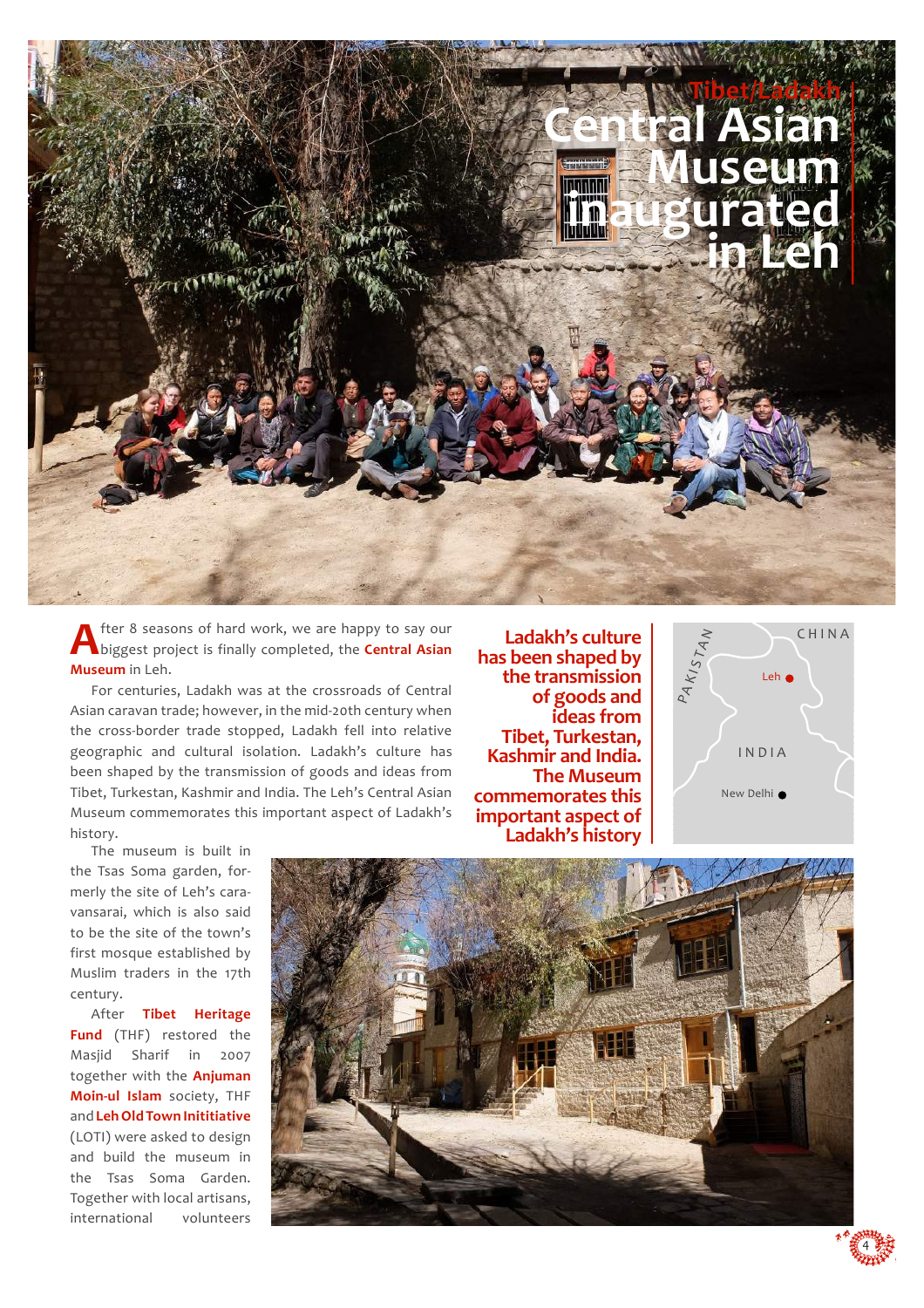

and students André Alexander designed the concept for the main building, putting a contemporary twist on a traditional Himalayan fortress tower.

The square ground plan and diamond-design ceilings acknowledge ancient Buddhist, Hindu and Muslim places of worship. Each floor has its own different interior architectural style, is open in the center - which brings natural light through the four floors - and is encircled by a passage leading to a stairway to the next floor.

The ground floor ceiling and timber elements are crafted in the ancient royal Ladakhi style, inspired by the Tsemo palace tower in Leh. The second level is shaped in the early style of Kashmir, with Bactrian-influenced fluted columns, based on those found in one of the older Masjids in Srinagar. Level 3 is designed in classical Tibetan style, with timber elements and carvings copied from homes of the Lhasa aristocracy. The top floor interior is decorated in the style of Baltistan, with long elegant pillar capitals and flower-pattern carvings. On the far side of the garden will be the Ladakhi Kitchen museum, providing the 'Changsa' atmosphere and experience of a traditional Ladakhi kitchen.

The construction materials are traditional Ladakhi materials of stone, timber and mud. The walls of the museum

 *Bottom: the Ladakhi scholar Konchok Panday talking of the importance of* 

*the Central Asian Museum for Ladakh and for the ladakh communities.*